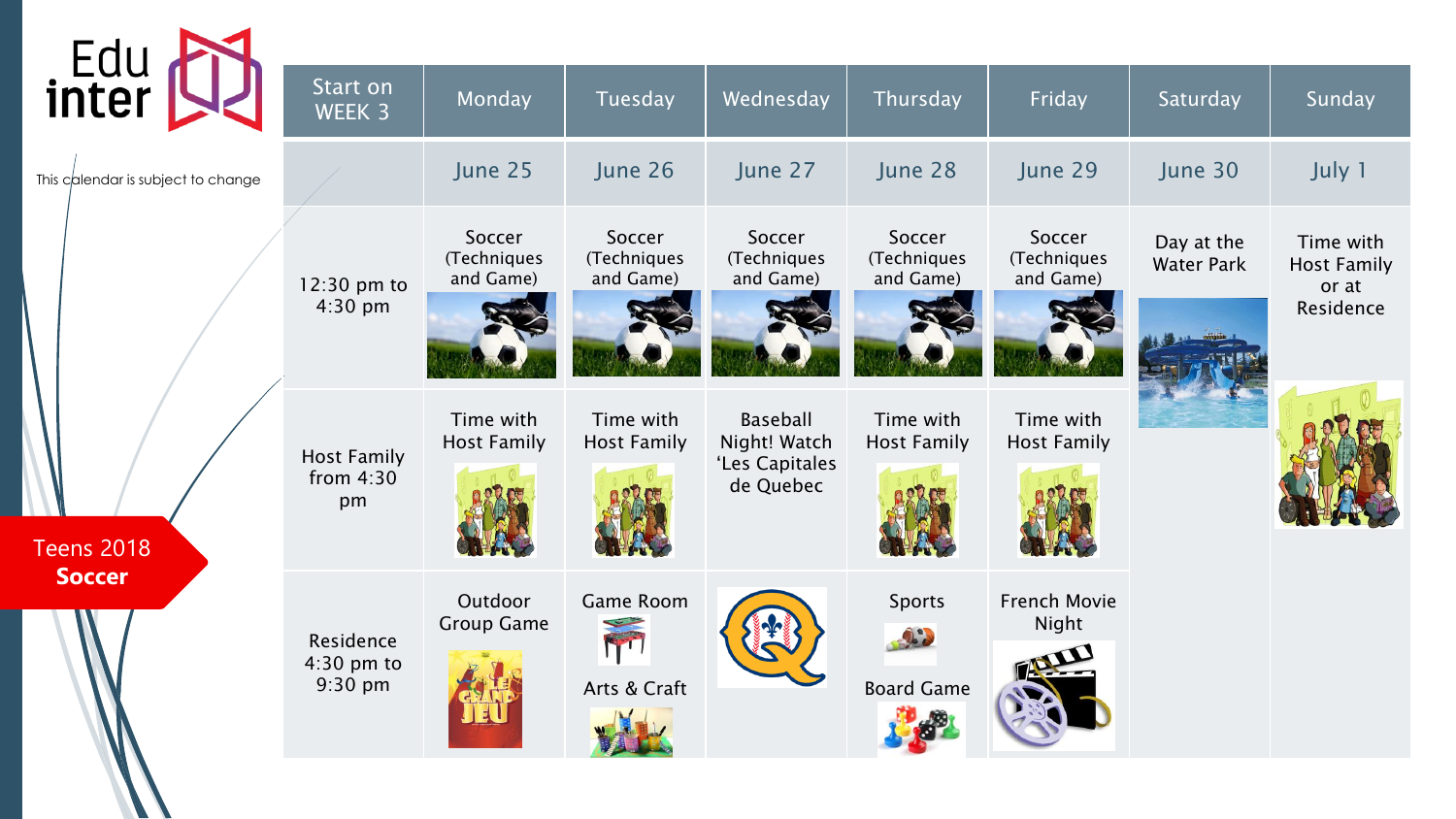| Edu<br>inter                       | $\overline{\mathsf{W}}$ EEK 4           | Monday                             | Tuesday                               | Wednesday                          | Thursday                           | Friday                             | Saturday                                                                      | Sunday                                                                        |
|------------------------------------|-----------------------------------------|------------------------------------|---------------------------------------|------------------------------------|------------------------------------|------------------------------------|-------------------------------------------------------------------------------|-------------------------------------------------------------------------------|
| This calendar is subject to change |                                         | July 2                             | July 3                                | July 4                             | July 5                             | July 6                             | July 7                                                                        | July 8                                                                        |
| <b>Teens 2018</b>                  | 12:30 pm to<br>$4:30$ pm                | Soccer<br>(Techniques<br>and Game) | Soccer<br>(Techniques<br>and Game)    | Soccer<br>(Techniques<br>and Game) | Soccer<br>(Techniques<br>and Game) | Soccer<br>(Techniques<br>and Game) | Weekend in<br>Montreal<br>(overnight)!<br>Montreal<br>Visit &<br>Shopping $+$ | Weekend in<br>Montreal<br>(overnight)!<br>Montreal<br>Visit &<br>Shopping $+$ |
|                                    | <b>Host Family</b><br>from $4:30$<br>pm | Time with<br><b>Host Family</b>    | Time with<br><b>Host Family</b>       | Time with<br><b>Host Family</b>    | Time with<br><b>Host Family</b>    | Time with<br><b>Host Family</b>    | La Ronde<br>Amusement<br>Park                                                 | La Ronde<br>Amusement<br>Park                                                 |
| Soccer                             | Residence<br>$4:30$ pm to<br>9:30 pm    | Outdoor<br><b>Group Game</b>       | <b>Game Room</b><br>M<br>Arts & Craft | Surprise<br>Activity               | Sports<br><b>Board Game</b>        | Walk in Old<br>Quebec              |                                                                               |                                                                               |

W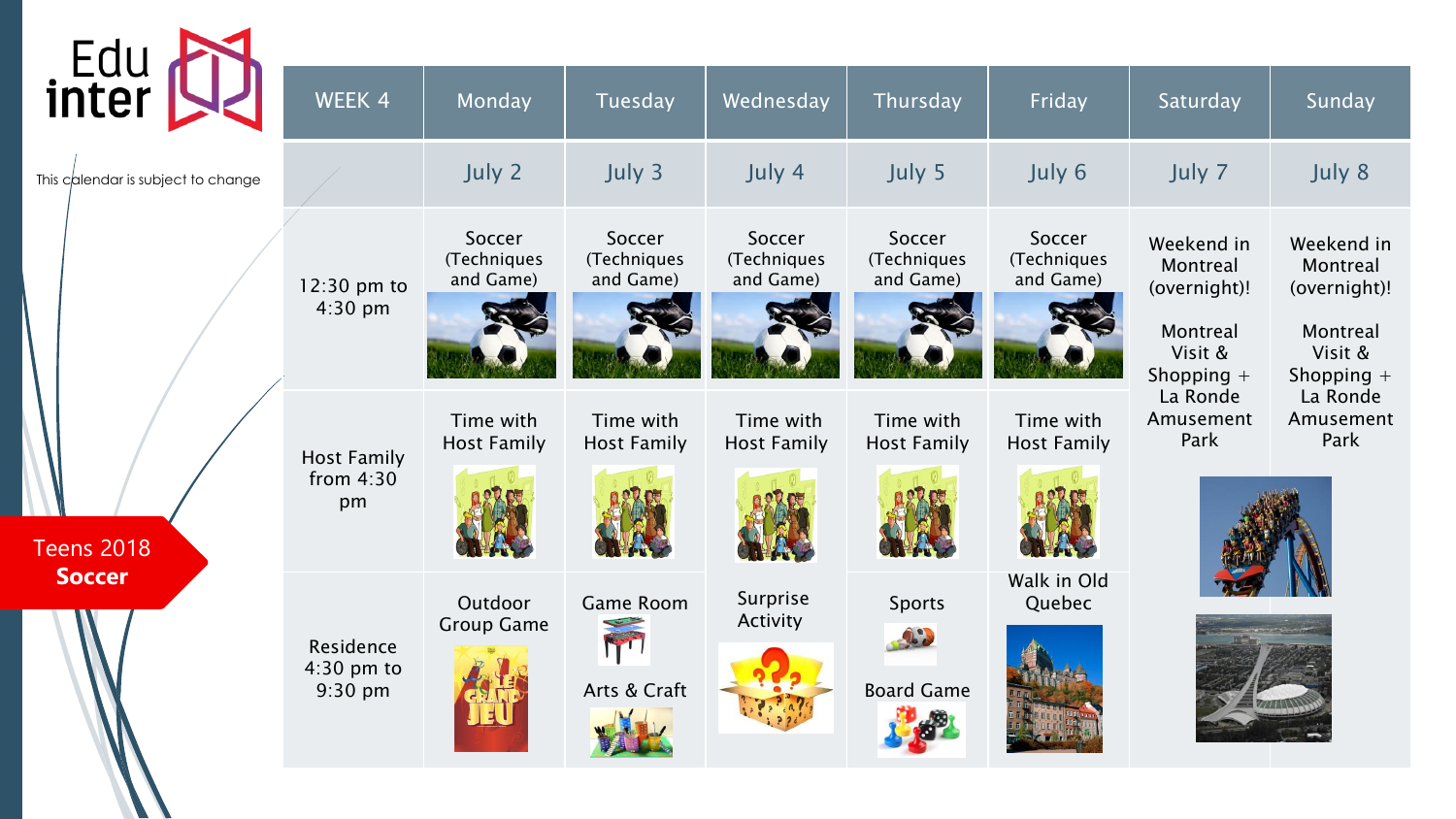| Edu<br><b>inter</b>                |                                 |                                    |                                    |                                    |                                    |                                    |                        |                                   |
|------------------------------------|---------------------------------|------------------------------------|------------------------------------|------------------------------------|------------------------------------|------------------------------------|------------------------|-----------------------------------|
|                                    | WEEK 5                          | Monday                             | Tuesday                            | Wednesday                          | Thursday                           | Friday                             | Saturday               | Sunday                            |
| This calendar is subject to change |                                 | July 9                             | July 10                            | July 11                            | July 12                            | July 13                            | July 14                | July 15                           |
|                                    | 12:30 pm to                     | Soccer<br>(Techniques<br>and Game) | Soccer<br>(Techniques<br>and Game) | Soccer<br>(Techniques<br>and Game) | Soccer<br>(Techniques<br>and Game) | Soccer<br>(Techniques<br>and Game) | Tube Down<br>the River | Time with<br>host family<br>or at |
|                                    | 4:30 pm                         |                                    |                                    |                                    |                                    |                                    |                        | residence                         |
|                                    | <b>Host Family</b><br>from 4:30 | Time with<br><b>Host Family</b>    | Time with<br><b>Host Family</b>    | Time with<br><b>Host Family</b>    | Time with<br><b>Host Family</b>    | Time with<br><b>Host Family</b>    |                        |                                   |
| <b>Teens 2018</b>                  | pm                              |                                    |                                    |                                    |                                    |                                    |                        |                                   |
| <b>Soccer</b>                      | Residence                       | Outdoor<br><b>Group Game</b>       | <b>Game Room</b><br>M              | Surprise<br><b>Activity</b>        | <b>Sports</b>                      | <b>French Movie</b><br>Night       |                        |                                   |
|                                    | $4:30$ pm to<br>$9:30$ pm       |                                    | Arts & Craft                       |                                    | <b>Board Game</b>                  |                                    |                        |                                   |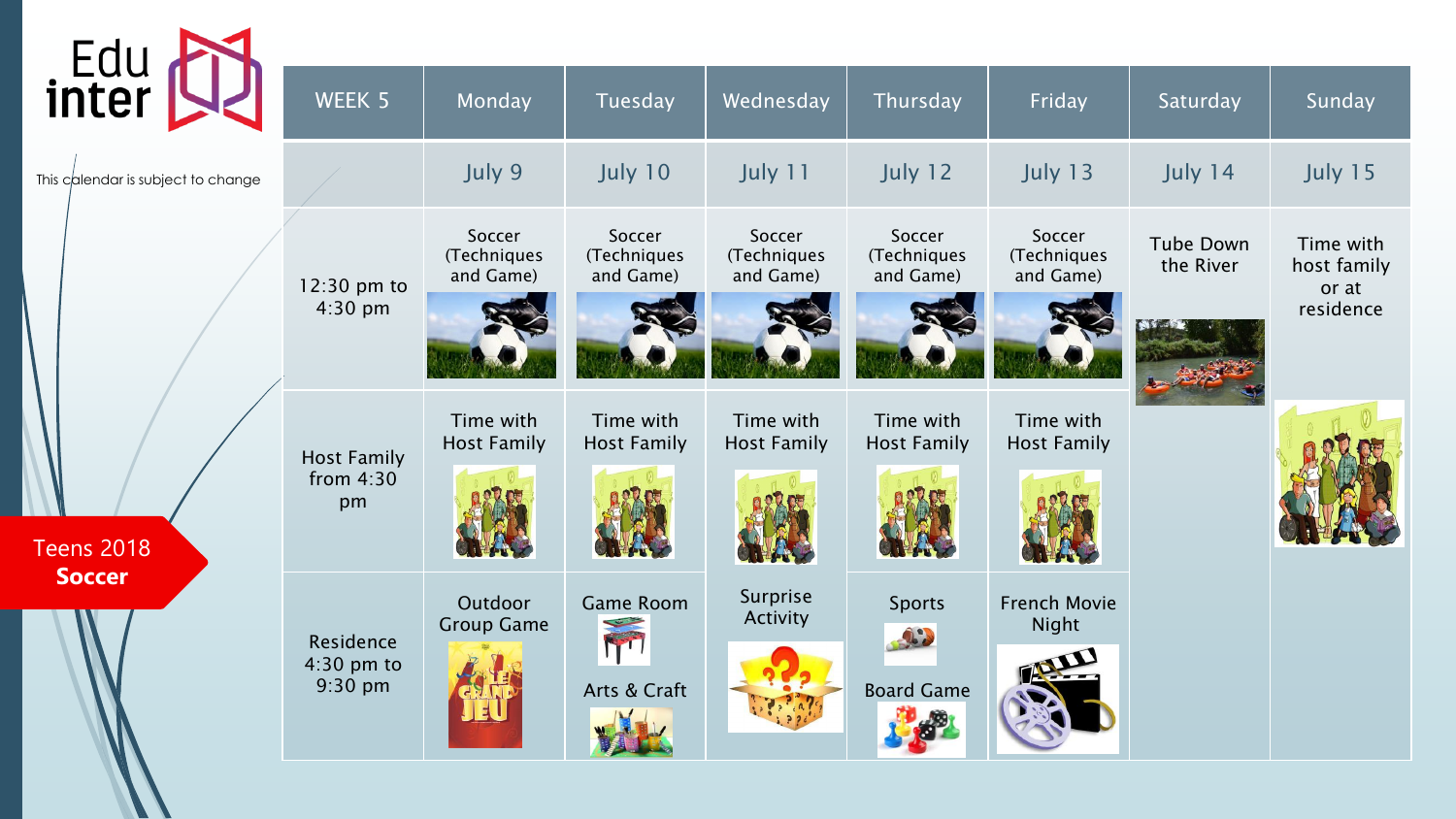| Edu<br>inter                       | WEEK 6                                  | Monday                             | Tuesday                                 | Wednesday                          | Thursday                           | Friday                             | Saturday                       | Sunday                                                |
|------------------------------------|-----------------------------------------|------------------------------------|-----------------------------------------|------------------------------------|------------------------------------|------------------------------------|--------------------------------|-------------------------------------------------------|
| This calendar is subject to change |                                         | July 16                            | July 17                                 | July 18                            | July 19                            | July 20                            | July 21                        | July 22                                               |
|                                    | 12:30 pm to<br>4:30 pm                  | Soccer<br>(Techniques<br>and Game) | Soccer<br>(Techniques<br>and Game)      | Soccer<br>(Techniques<br>and Game) | Soccer<br>(Techniques<br>and Game) | Soccer<br>(Techniques<br>and Game) | Whale<br>Watching<br>Excursion | Time with<br><b>Host Family</b><br>or at<br>Residence |
| <b>Teens 2018</b>                  | <b>Host Family</b><br>from $4:30$<br>pm | Time with<br><b>Host Family</b>    | Time with<br><b>Host Family</b>         | Time with<br><b>Host Family</b>    | Time with<br><b>Host Family</b>    | Time with<br><b>Host Family</b>    |                                |                                                       |
| <b>Soccer</b>                      | Residence<br>$4:30$ pm to<br>9:30 pm    | Outdoor<br><b>Group Game</b>       | <b>Game Room</b><br>ITT<br>Arts & Craft | Surprise<br>Activity               | Sports<br>SIL<br><b>Board Game</b> | Walk in Old<br>Quebec              |                                |                                                       |